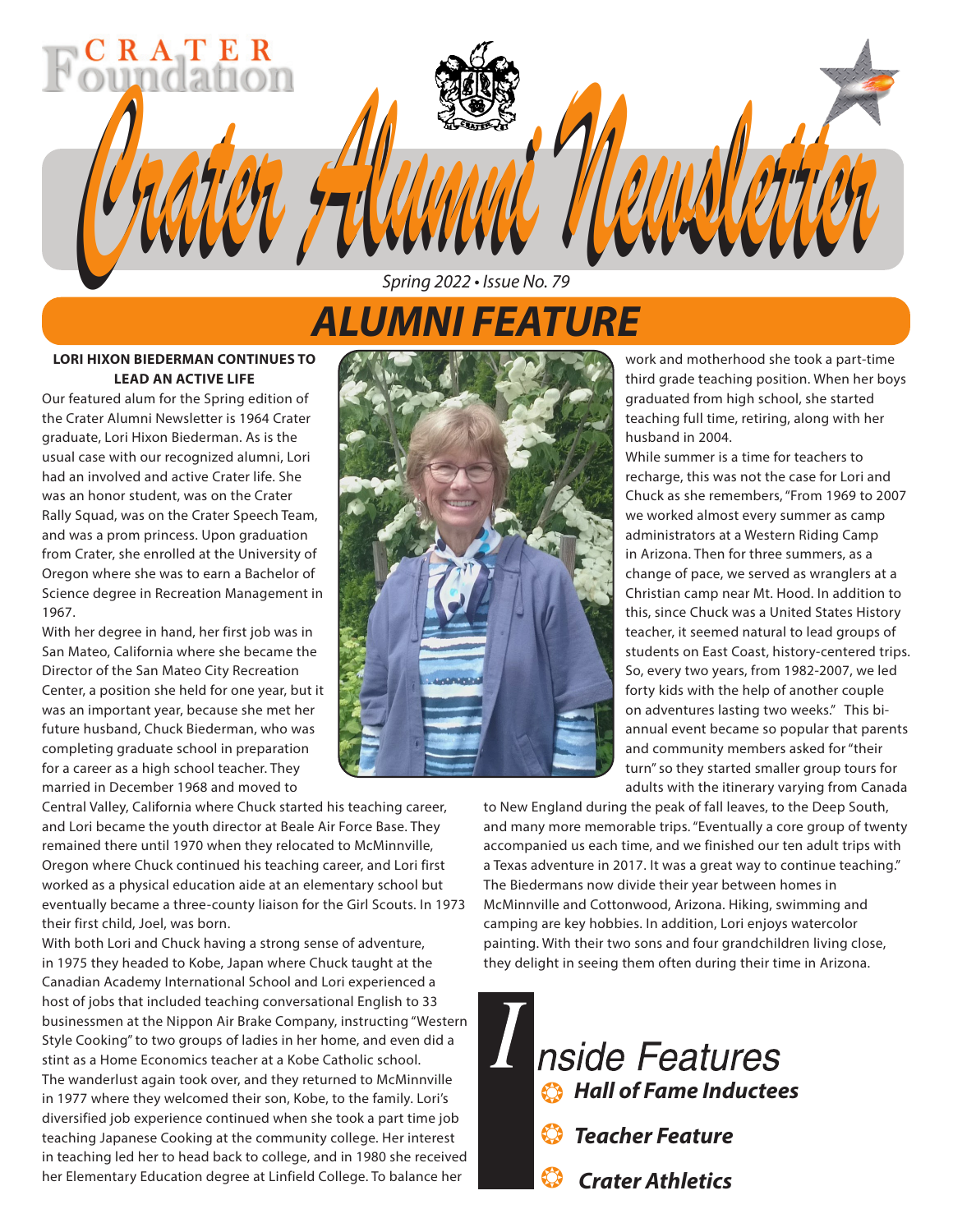

*The annual Crater High School Hall of Fame induction was held on March 12th with approximately 120 people attending. The following are some of the highlights that each person has achieved. For more complete Bio's please go to the Crater Foundation web site at: www.craterfoundation.district6.org. Those inducted into the Achievement and Athletic Hall of Fame included:* 

### Achievement Hall of Fame

**DENNIS "CW" SMITH** – Dennis "CW'" Smith graduated from Crater High School in 1966, where he was elected as the student body vice-president. He earned a degree from Mount Hood Community College in Broadcast Journalism and served four years in the United States Air Force during the Vietnam War. CW was an officer for the Medford Police Department from 1973 until elected Jackson County Sheriff in 1982 at the young age of 35 and was re-elected sheriff and remained sheriff for a total of 12 years. Upon leaving the sheriff's department, CW served as interim City Manager for Lakeview, Oregon and as Police Chief for the City of Talent. In 2005, CW was elected Jackson County Commissioner where he served until his retirement in 2013. Dennis "CW" passed away in 2017.

**DON BIEGHLER** – Don began his professional career in 1967 when he accepted a job teaching band at Central Point Junior High, later Scenic Junior High School. Don taught band at Scenic for 13 years and during that time his bands marched in numerous parades throughout Oregon. In 1980 Don became the band instructor of the concert, jazz, marching and pep bands at Crater High School. Don was also an itinerant music teacher at Richardson, Jewett and Sams Valley elementary schools and band at Hanby Junior High. He retired after 30 years in the District and now spends 1/2 year in Puerto Vallarta and 1/2 year in the Rogue Valley.

Don was a founding member of the Rogue Valley Symphonic Band; a musician and current board member. He currently is a volunteer for the Holly Theatre restoration project. In addition to all those activities, Don is the Director of the Ashland City Band, a position he has held for the past 21 years.

**DR. BRION BENNINGER** – A 1979 Crater graduate, All-Conference and All State football player and graduate from Chico State University. He attended medical school at Leicester University in England earning degrees in chemistry and exercise physiology. Brion was a Staff physician and lecturer of anatomy at Guy's Hospital in London, then received a graduate degree in sports medicine from the University of Nottingham. Brian remained in England for a number of years where he had an exciting life and varied career. With his training in sports medicine, Brion became a physician to both professional and amateur athletes and was a member of the British Olympic Team of Physicians.

In 2000 Brion moved to Portland, Oregon and became part of the medical staff at Oregon Health and Science University responsible for teaching clinical anatomy to surgical residents, medical, dental, physician assistant students and undergraduate students. He is a Member of the Department of Surgery, Department of Orthopedics and Rehabilitation, Department of Oral Maxillofacial Surgery and Department of Integrative Biosciences at **OHSU** 

Brion is also Professor and Executive Director of the Medical Anatomy Center at Western University of Health Sciences, Lebanon, Oregon. Brion has taught Medical, Dental, and Allied Healthcare professionals in Britain, USA, China, Korea, Philippines, New Zealand, Australia, South America and the Caribbean.

**CARLOS VELAZQUEZ** - A 1992 Crater graduate, Carlos attended Oregon State University, graduating with a degree in mechanical engineering. Soon after receiving his degree he took an idea that had been formulating in his mind for some time, and created Epic Scan, a premier 3D laser scanning company that provides services for the architectural, engineering and construction industries. As president of Epic Scan, Carlos has developed and implemented laser scanning systems on hundreds of projects around the world. Carlos has made more than 100 keynote and educational presentations at 3D technology conferences over the past 23 years.

In 2019, after 19 years, Carlos sold his business and began work for Stockpile Reports. He worked for Stockpile Reports for 3 years and in 2021 he left Stockpile Reports and created his own business once again, named EveryPoint.

#### Athletic Hall of Fame

**JOHN BURNS** – A 1959 Crater graduate, John participated in football, basketball, track, drama and honor society while at Crater. Following graduation, he enrolled at the University of Oregon and was a member of the University of Oregon 1962 National NCAA Championship Track and Field team. In 1963 he placed 5th in the NCAA Championships in the javelin and set a University of Oregon school record in the javelin at 206'. He was a member of United States Olympic training team in 1964 and set a world record of 266'1". He placed 5th in the finals at the Olympic Trials. He placed fourth in the 1966 National AAU Championships Meet. John has won six national titles competing in Masters Athletes (over 40 of age). John received a degree from University of Oregon Dental School in 1967 and ultimately owned his own Dental Clinic in Oakland, California. Now retired, John was a dentist for more than 45 years.

**JILL SALMON MORSE** – A 1998 Crater graduate, Jill was an active student athlete participating in Cross Country, Basketball and Track. While at Crater, she was awarded the Best Cross Country Award and the Top Female Runner Track Award. Her senior year, she received the Crater Athlete of the Year award and was named Junior Olympic Cross-Country All-American. She placed 4th in the hurdles at the 1998 state Track and Field meet and was a state participant four consecutive years. Jill still holds the school record in the 300 intermediate hurdles. Attending Western Oregon University, Jill was a two time Division II Nationals Track Participant. In 2002 she was named a Division II Track All-American placing 8th in the Steeple Chase. Also in 2002 she was named to the Great Northwest Athletic Conference All-Conference Cross Country team finishing in 8th place and was the GNAC Conference Champion in the steeple chase. In 2003 she was an All-Conference Academic Student Athlete and was the GNAC Conference Runner-Up in the steeple chase. Jill graduated with a B.S. degree in Sociology from Western Oregon University in 2003.

**CHRIS DEARMON** – A 2002 Crater graduate, Chris was an All-Conference football player and the first athlete in Oregon class 4A state history to win a wrestling and track and field championship the same year. He was the 2002 heavyweight wrestling champion and was the 2002 state shot put champion with a throw of 58'2". The previous week he set a Southern Oregon Conference record and a Crater High School record in the shot put with a throw of 60'11". Chris attended the University of Oregon on a track and wrestling scholarship. He also played on the 2003 – 2004 Oregon football team and 2004 -2007 Oregon wrestling team. He was the Oregon wrestling team captain during the 2006 – 2007 year. Chris earned varsity letters at University of Oregon in football, wrestling and track. Chris graduated with a B.S. degree in Sociology from University of Oregon in 2007.

**JENNI BITTLE GOODHEART – A 2004 Crater graduate, Jenni was a** Southern Oregon Conference All-Conference softball pitcher. Attending Northwest Christian College she became an All-Conference pitcher in 2005 and was selected as the United States Collegiate Athletic Association Most Valuable Pitcher. Transferring to Oregon Institute of Technology, she became an All-Conference pitcher. In 2006, Jenni played for the International USA Athletes and placed 2nd in the London Cup. At Oregon Tech, Jenni was a pitcher/designated player and was voted Cascade Collegiate Conference 2008 Player of the Year by a vote of the conference softball coaches. Jenni led the Owls to the 2008 Cascade Collegiate Conference (CCC) regular-season crown by hitting .397 for the year. As a batter, Jenni led the CCC in both hits (56) and runs scored (43). As a pitcher, Jenni had 17 wins and had an ERA of 1.81. Jenni was named All Conference pitcher for the OIT softball team and was named to the Cascade Collegiate All Conference Team three consecutive years. She was selected as an All American in 2008 and Academic All Conference in 2007 and 2008. Jenni graduated Magna Cum Laude with a Bachelor of Science in Nursing from Oregon Health & Science University.

**KAYLEIGH TYERMAN TOBIAS** - A 2009 Crater graduate, Kayleigh was an outstanding cross country runner and track distance runner. Kayleigh holds the school record in the 800 meters, the 1500 meters and is 2nd in the 3000 meters. She finished 2nd in the 5A state meet in cross country in 2007 and 2008. She attended Cal Poly San Luis Obispo and then Florida State University where she was a multi-time Second-Team All-American (2012, 2013) and All-ACC recipient (2011, 2012, 2013). She was a member of a Top-3 Nationally ranked Division 1 Cross-Country and Track and Field team. She was an NCAA Academic All-American (2011, 2012, 2013). Kayleigh earned a degree in psychology and child development from Florida State University and a Master of Science Education at Johns Hopkins University. Currently Kayleigh is a special education teacher at Century High School in Beaverton, Oregon.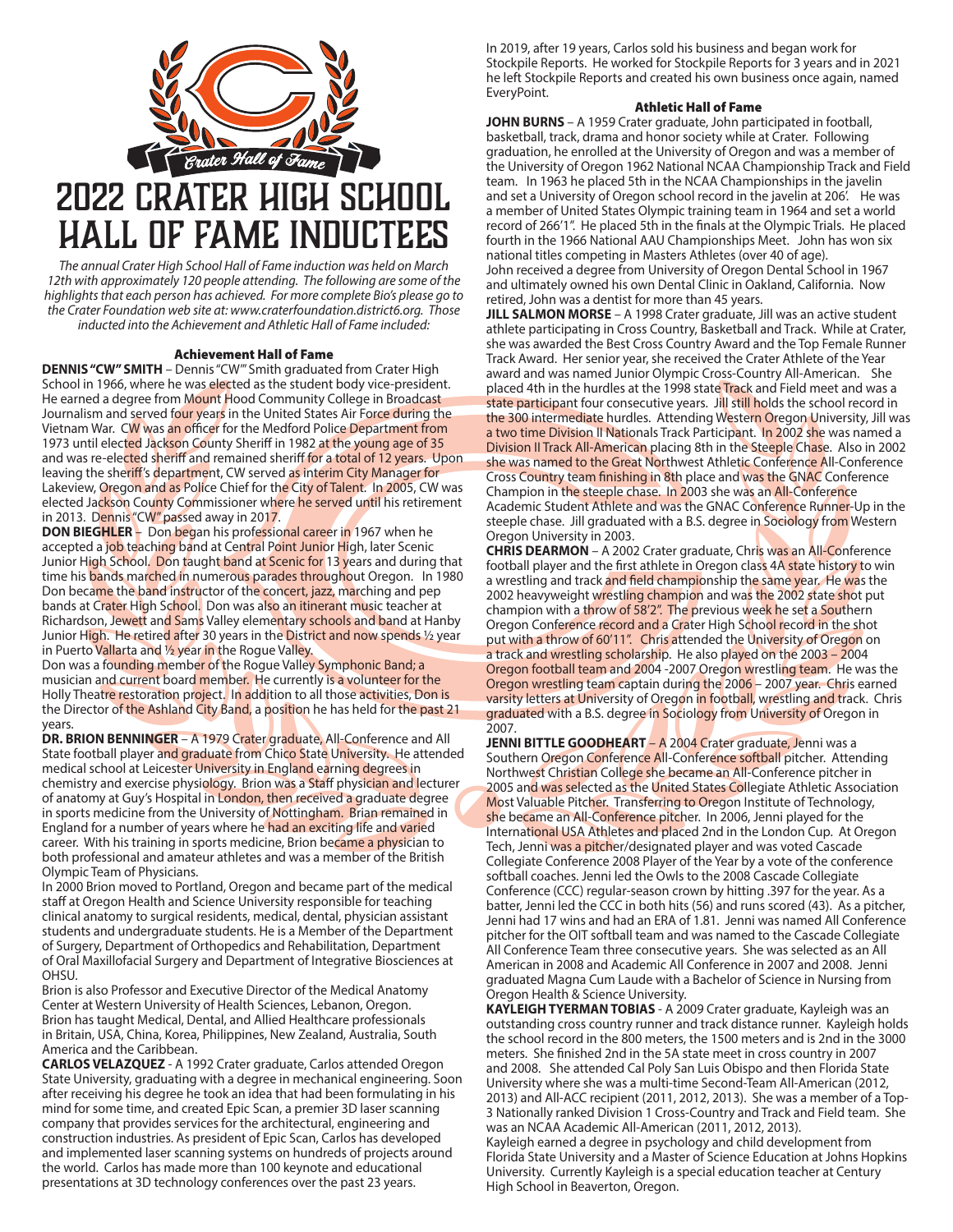**Teacher** 



 This Teacher/Administrator Feature is John Dimick, a long time teacher and FFA advisor in School District #6. A 1966 graduate of West Linn High School, John Dimick has become an icon in the world of high school agriculture education in Oregon and in the world of Future Farmers of America throughout the United States.

 Following his high school graduation, John attended Oregon State University earning a Bachelor of Science degree in Agriculture and a teaching degree. His first

job in 1970 was teaching agriculture at Phoenix High School. In 1978- 79 John worked on the Crawford Ranches in Burns, Oregon. In 1979 John accepted a teaching position at Crater High School teaching agriculture and becoming the advisor of the FFA program. John spent the next 24 years at Crater High where he developed the agriculture program into a state and nationally recognized program. Today, John and his wife, Aleta own and operate the Bar Five Ranch in Eagle Point.

 Community involvement: Jackson Co Stockmen's Assn., Jackson Co. Fair Board, Oregon County Fair Commission, Oregon FFA Foundation, Jackson Co. 4H and FFA Junior Livestock Auctions, Inc., Jackson Co. Friends of the Fair Foundation, Grange Co-op Board of Directors, Crater



 The annual Crater Foundation Scholarship Auction was held Saturday, December 4, 2021 after a one year hiatus because of the pandemic. This was the 26th year the event has been held and many changes were made to the delight of a crowd of more than 475 people. The event was moved from the high school to the Seven Feather Event Center at the Jackson County EXPO. A dinner was provided, tables and chairs were rented and table decorations and settings were also provided. It was a party atmosphere with people competing for many silent auction items and there was spirited bidding for more than 40 oral auction items.

 People attending had a great and enjoyable time while having the opportunity to support a great cause, "scholarships for our young people". In addition to scholarships for graduating seniors, people raised paddles to contribute to scholarships for Crater graduates who have completed at least 1 year of college. More than \$172,000 was raised at this year's gala event with all money raised going to scholarships for Crater High School graduates! Those graduates say, "Thank You!"

 As always, every penny helps enable dreams to become reality. Everyone who attended can walk away and know that they helped make a difference in a young person's life. If you would like further information on how you can help, please contact us at craterfoundation@district6.org or phone 541-494-6308. Next year's auction will be held Saturday, December 3, 2022.

Foundation, Jackson Co. Fire District 3 Board of Directors and Central Point Rotary.

 Honors/awards/recognition: Honorary Oregon State FFA Degree, 1982, Honorary American FFA Degree, 1988, Oregon Agriculture Teacher of the Year, 1984 and 2001, Coached 4 National Champion FFA Livestock Teams and 12 State Champion Teams, 3 State Champion Horse Teams and an Agricultural Sales Team, Oregon Fairs Assn. Distinguished Service Award, 2010, Crater Foundation Hall of Fame for 1995 Nat'l Champion Livestock Team Coach, Oregon Agriculture Teachers Assn. Lifetime Professional Service Award, 2017 and Friends of the Fair Foundation Lifetime Achievement Award, 2019. In 2019 John was inducted into the Crater High School Achievement Hall of Fame.

 George Washington said that "Agriculture is the most healthful, most useful and most noble employment of man." John tells, "I was indeed fortunate to spend my career teaching students about that agriculture industry, but also as important was to give them the skills they need to be successful in life and in their chosen careers. Serving as a teacher, mentor and role model is a major responsibility with life changing power and I'm indeed proud of the many students, now friends that are involved in their communities, with their

families, making an impact for the better. One of the accomplishments of which I am proudest is knowing that 17 of my former students chose to follow my career path of teaching agriculture and that 14 of them, in 6 different states are still in the field of education."

 We applaud John as another in a long line of outstanding retired educators from School District #6 who have made a difference in countless young people's lives.

# WINTER Athletic Results 5A-3 Midwestern League

*The Midwestern League now consists of Ashland, Churchill, Crater, Eagle Point, North Bend, North Eugene, South Eugene, Springfield, Thurston and Willamette*

### **Winter results**

*Comets wrestling team* were Midwestern League district runner up qualifying 11 wrestlers for the state tourney. At the State Tournament the Comets finished seventh in the 5A State Tournament. They were led by freshman, Elijah Bayne (112 lbs) as a state champion. They had one 3rd place finisher, two 4th place finisher and one 5th place finisher. Of the 11 wrestlers that qualified for the state tourney, 9 scored team points.

*The Comets girls' basketball team* finished tied for 2nd in the Midwestern League and earned a state playoff game. The Lady Comets were defeated by Putnam 45 – 39 to bring their season to an end. Their season record was 19 – 7.

*The Comets boys' basketball team* finished 2nd in the Midwestern League thus earning a state playoff berth. The Comet boys' defeated Corvallis 72 - 38 to earn a place in the eight team 5A state boys' basketball tournament. At the state tournament the Comets lost to Wilsonville 64 – 58. They then defeated Eagle Point 58 – 53 and defeated Ashland 50 - 45 to finish the tournament in fourth place. Their season record is 23 - 6.

*The Crater girls swim team* did not place swimmers into the state meet.

*The Crater boys swim team*. Senior, Marcus Gentry was state champion in the 100 yd. backstroke and the 200 yd. Individual Medley (butterfly, backstroke, breaststroke and freestyle). His time in the 100 yd. backstroke set a new state record.

*The Crater Cheerleaders* placed 5th at the OSAA state 5A competition.